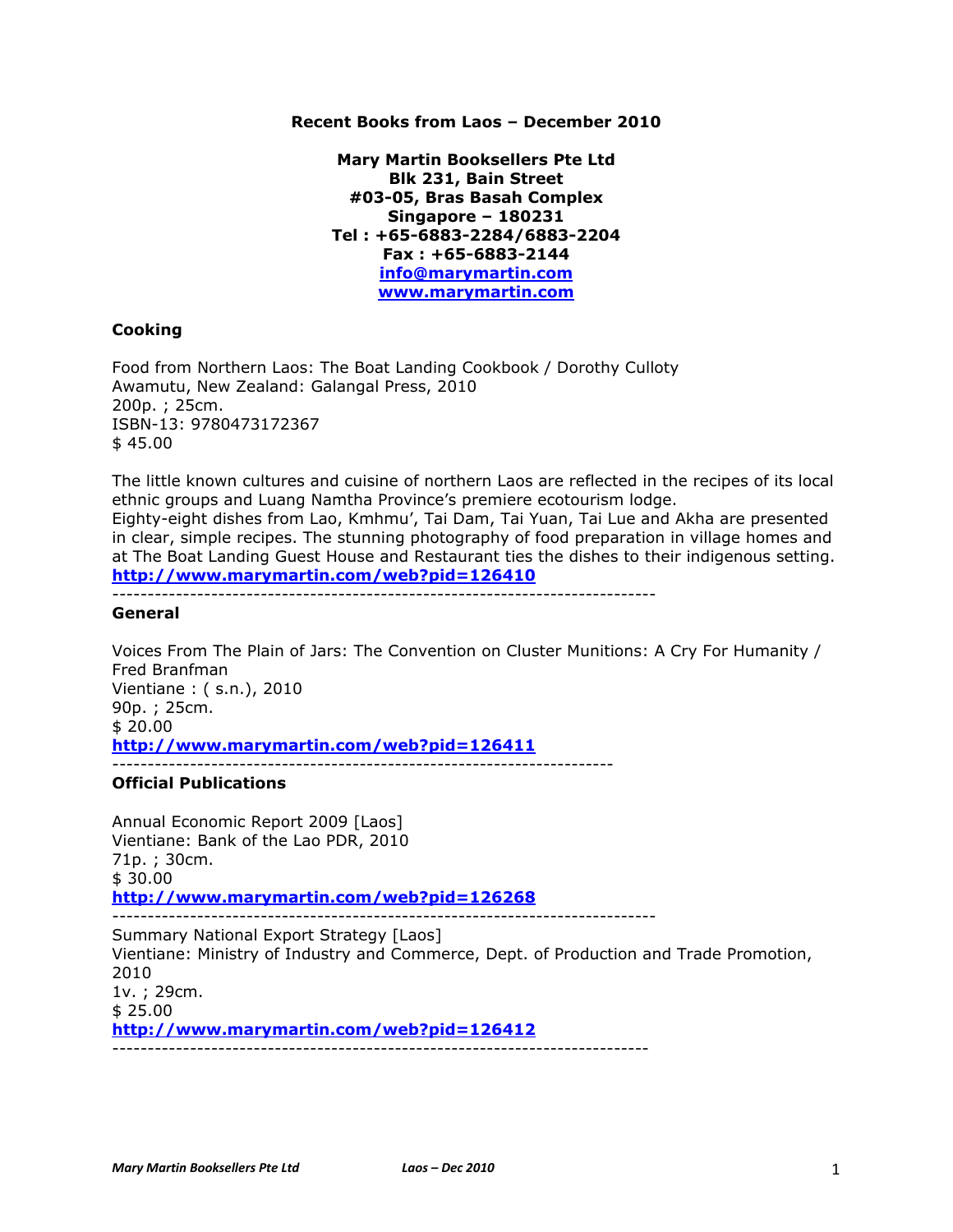Bilingual English & Laotian language \$ 25.00 **http://www.marymartin.com/web?pid=126413** --------------------------------------------------------------------------- The Strategy for the Development of National Statistical System (SDNSS), 2010-2020 Vientiane: Ministry of Planning and Investment (MPI), Dept of Statistics, 2010 ii. 60p. ; 29cm. \$ 25.00 **http://www.marymartin.com/web?pid=126414** -------------------------------------------------------------------------- Poverty in Lao PDR 2008: Lao Expenditure and Consumption Survey 1992/03-2007/08 / Anders Engvall, Nina Fenton, Magnus Lindelow & Phonesaly Souksavath Vientiane: Ministry of Planning and Investment (MPI), Dept of Statistics, 2010 iv. 103p. ; 30cm.  $$40.00$ **http://www.marymartin.com/web?pid=126415** --------------------------------------------------------------------------- Country Profile on Lao People's Democratic Republic 2003 / Victoria Goh Vientiane: United Nations Office on Drugs and Crime (UNODC) Country Office, 2004 ix. 36p. ; 29cm. \$ 15.00 **http://www.marymartin.com/web?pid=126416** ------------------------------------------------------------------------- Nam Ngum River Basin Profile Vientiane: Department of Water Resources, Water Resources and Environment Administration, 2008 v. ; 130p. ; 30cm. \$ 40.00 **http://www.marymartin.com/web?pid=126417** ------------------------------------------------------------------------ National Water Resources Profile Vientiane: Department of Water Resources, Water Resources and Environment Administration, 2008 xiii. ; 81p. ; 30cm. \$ 35.00 **http://www.marymartin.com/web?pid=126418** ------------------------------------------------------------------------ Report on Citizen Report Card Survey (CRC) 2008 [Laos] Vientiane: Public Administration and Civil Service Authority (PACSA) & Governance and Public Administrative Reform (GPAR) 54p. ; 30cm. Bilingual English & Laotian Language  $$25.00$ **http://www.marymartin.com/web?pid=126419** ------------------------------------------------------------------------ Opium Poppy Cultivation in South East Asia – Lao PDR, Myanmar, Thailand 2008 Vientiane: United Nations Office on Drugs and Crime (UNODC) Country Office, 2009 102p. ; 30cm. \$ 40.00 **http://www.marymartin.com/web?pid=126420**

Electricity Statistics Yearbook 2008 of Lao P.D.R

53p. ; 29cm.

Vientiane: Department of Electricity, Ministry of Energy and Mines, 2008